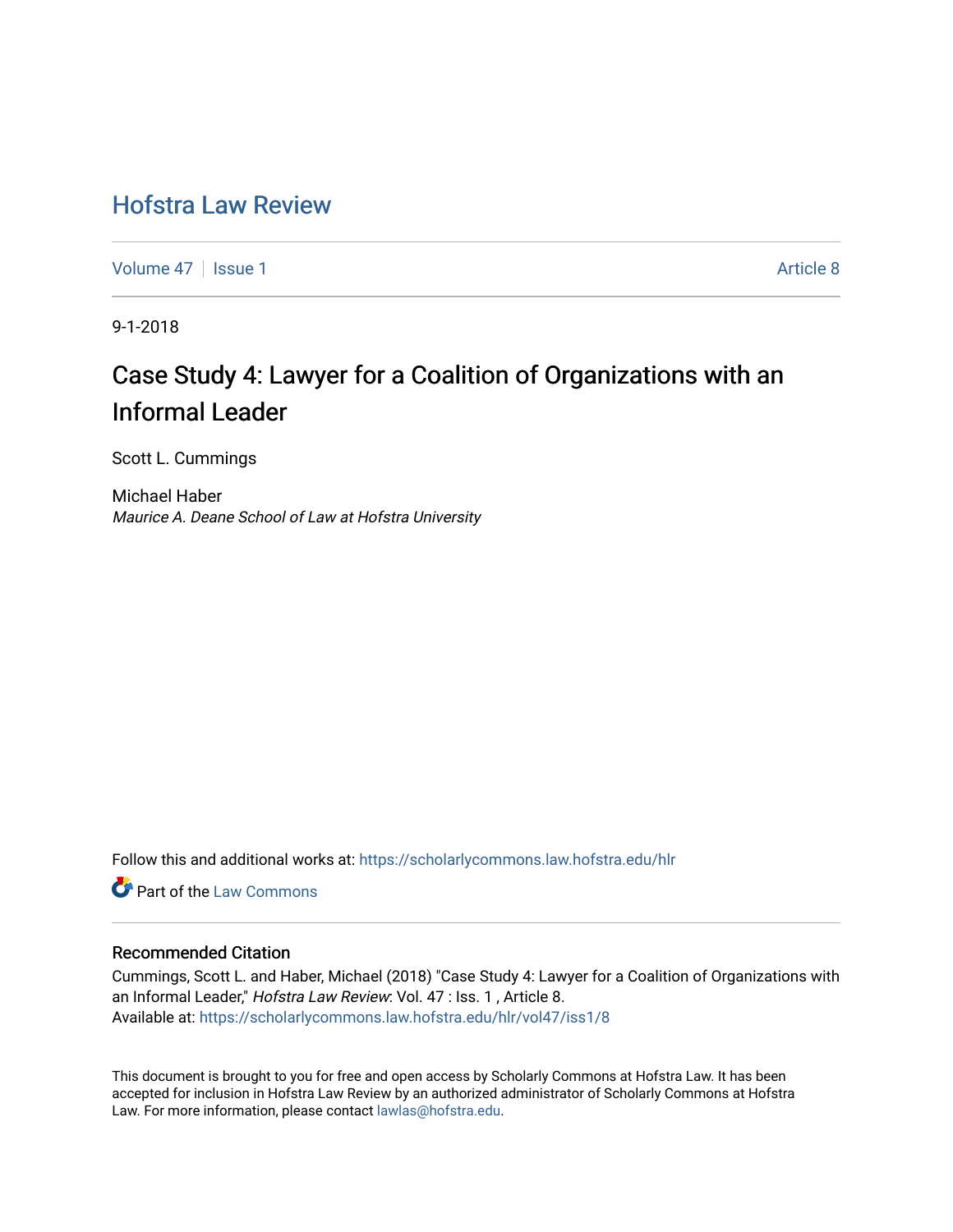Cummings and Haber: Case Study 4: Lawyer for a Coalition of Organizations with an Inf

## CASE STUDY 4: LAWYER FOR A COALITION OF ORGANIZATIONS WITH AN INFORMAL LEADER

### *Scott L. Cummings\* Michael Haber\*\**

### **1.** CASE FACTS

Organization A ("A-Org") is a statewide section 501(c)(4) advocacy group with five offices, including a local office in B Town, a low-income community of color.<sup>1</sup> It is the biggest and most sophisticated advocacy group in B Town due to the experienced leadership at its central office and because it is one of very few organizations in the community with a full-time staff.

When a housing developer came to B Town, making promises about jobs and affordable housing, while advancing zoning changes through local government agencies that would permit luxury condos and cause rampant displacement, A-Org decided to launch a major campaign to either stop the project or fight for a Community Benefits Agreement ("CBA")-a written contract that would specify benefits the development would provide to the community and remedies for failing to meet benchmarks. A-Org called every potential ally it could find: local elected officials, small business owners, local labor groups, churches and faith groups, and every community-based organization in the area. Few of these groups were sophisticated about real estate development, and some even accepted the developer's spin, but A-Org

I.R.C. § 501(c)(4) (2012).

<sup>\*</sup> Robert Henigson Professor of Legal Ethics and Professor of Law, University of California, Los Angeles School of Law.

<sup>\*\*</sup> Associate Clinical Professor of Law, Maurice A. Deane School of Law, Hofstra University.

<sup>1.</sup> The definition of a section 501(c)(4) organization is stated in the Internal Revenue Code as follows:

Civic leagues 'or organizations not organized for profit but operated exclusively for the promotion of social welfare, or local associations of employees, the membership of which is limited to the employees of a designated person or persons in a particular municipality, and the net earnings of which are devoted exclusively to charitable, educational, or recreational purposes.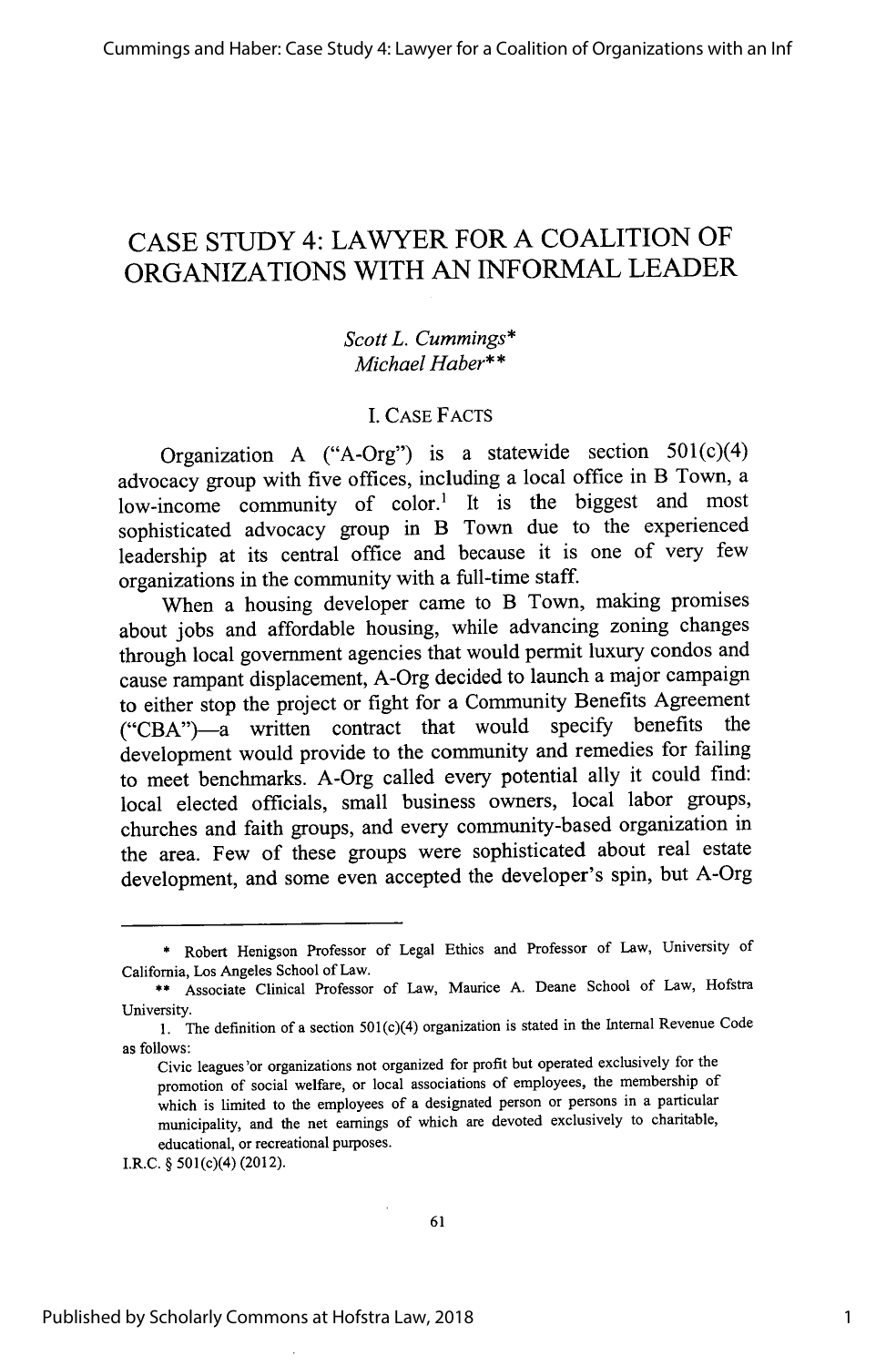*HOFSTRA LA W REVIEW*

[Vol. 47:61

believed that assembling a broad coalition of stakeholders would be the best way to mount a meaningful challenge.

While reaching out to local organizations, A-Org also called the nearby law school's Community Economic Development ("CED") Clinic. A-Org asked the CED Clinic to help it draft a survey for groups that might ultimately form a coalition with A-Org. The survey aimed to identify aspects of the proposed development that might have community support, points of shared concern about the proposal, and potential advocacy partners who might join A-Org in a fight to make the project work better for the community. A-Org and the CED Clinic agreed that they would discuss whether there would be any legal work after the survey results were in and after A-Org had a clearer sense of the views of other groups in the area.

After reviewing the survey results, A-Org decided to invite all the groups that filled out the survey to join with them to discuss forming a coalition (the "Coalition"). Over the course of a series of meetings, the groups that in fact decided to join the Coalition agreed to support a statement of broad principles, including: the developer should tell the public how many units of affordable housing would be built and how affordability would be measured; the developer should provide an estimate of how many jobs the project would likely create and whether or not those jobs would be short-term or permanent; and the developer should provide some basic protections for renters and small business owners who would otherwise be displaced.

The CED Clinic and the Coalition then agreed that the Clinic would represent the Coalition-and not A-Org as an individual member. The Clinic therefore entered into a written retainer agreement with the Coalition signed by the appropriate representatives of all of its thirty-five members: twenty non-profit organizations and fifteen small businesses. The CED Clinic agreed that it would help the Coalition with transactional legal matters related to the development of a CBA, including: counseling on possible advocacy strategies and researching potential provisions; advising the Coalition on how best to utilize the public comment period offered by the state land use process; and negotiating the terms of any CBA with the developer and local government.

Initially, there was some division between non-profit members of the Coalition, which were primarily concerned about employment and housing issues, and small business members, which were primarily concerned with maintaining their commercial tenancies in local buildings. Specifically, the small business owners worried that their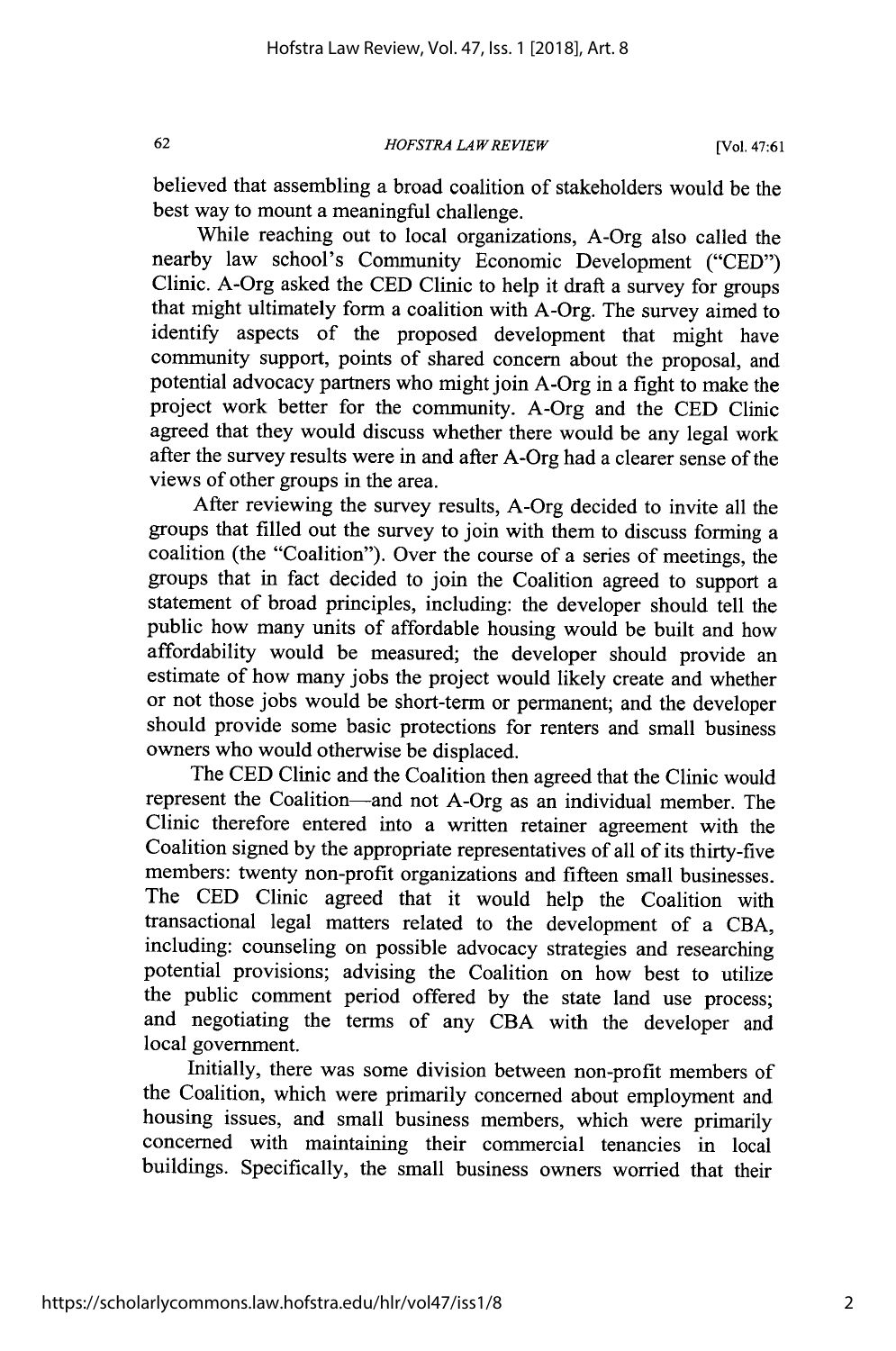#### *CASE STUDY 4: COALITION WITH ANINFORMAL LEADER* **2018]**

63

buildings would be sold to the developer, who would then force the small businesses out.

At the Coalition's request, the CED Clinic helped the Coalition's members to draft a brief Memorandum of Understanding ("MOU") that outlined basic rules for the group's operations based on the processes that had developed over the course of the Coalition's first few meetings. In keeping with the general consensus of the Coalition members, the MOU was brief, principally stating that most decisions would require majority approval based on a one-member, one-vote rule. Pursuant to the MOU, non-profit members could vote on all issues, but small business owners were only allowed to vote on issues directly connected to protections for their businesses.

From the very start of the representation, the CED Clinic's legal work and the Coalition's organizing took place in a context of extreme time pressure. The developer and local government leaders were pushing to approve zoning changes and sell government-owned properties to the developer within weeks after the Coalition's launch.

As one of the most sophisticated members of the Coalition-the founding organization and one of the few members with full-time staff who could devote their time to this project-A-Org became the Coalition's central coordinator. As a result, A-Org and the CED Clinic came to develop a direct line of communication, although A-Org's role as the Coalition's leader remained informal.

While A-Org and the Coalition generally followed the one-member, one-vote rule laid out in the MOU, some of A-Org's staff made requests directly to CED Clinic students. For instance, it became clear that A-Org wanted to make the interests of the small business owners a focus of the Coalition's advocacy, likely because A-Org believed the businesses would have more influence with local elected officials than churches or tenant groups. In order to encourage the small business owners to be more vocal about the risks they faced in the Coalition's meetings with local elected officials, at public hearings, and in meetings with the powerful Chamber of Commerce, A-Org sometimes pressed the Clinic to do things for small business members that the Clinic would not have the resources to do for other members—like make a presentation to three small business members on how the developer's plans were likely to impact the specific block where their storefronts were located. Although all Coalition members were invited to this presentation, it was targeted to the small business owners and came about because of A-Org's focus on small business issues. The broader Coalition never made a decision to prioritize small business concerns. Although not appearing to be in violation of the terms of the MOU, which did not address how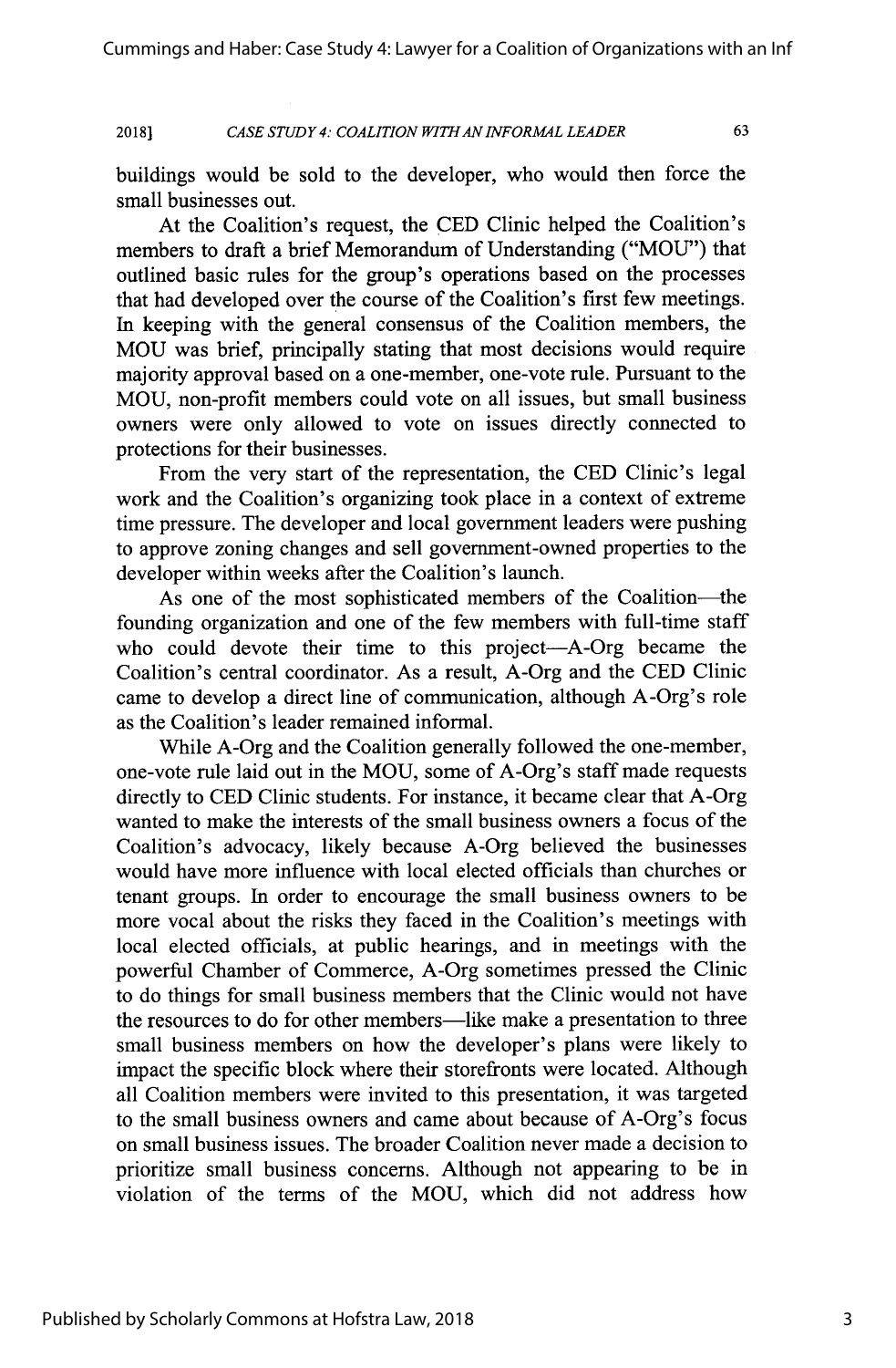*HOFSTRA LA W REVIEW*

information could be shared or discussed outside of twice-weekly allmember meetings, CED Clinic students felt that this focus on business owners may have been unfair to other members of the Coalition.

Given these case facts, consider the following questions:

1. What should have been done to clarify the role of the CED Clinic at the outset? Did the Clinic lawyer have an ethical duty to encourage the Coalition to vote to formalize A-Org's role, even if the time-sensitivity of the effort meant that further discussions around internal procedures had the potential to distract from the Coalition's important advocacy efforts?

2. Were there any conflicts of interest that arose from the Clinic's representation of the Coalition while dealing with A-Org as informal leader? What, if anything, might the Clinic have done to avoid or minimize any conflicts?

### II. ANALYSIS

### *A. Organizational Representation Issues*

Questions one and two are related in that it is the Clinic's failure to clarify A-Org's role that gives rise to the concern about conflicts of interest. The issue is who has authority to speak on behalf of the Coalition as client and what responsibilities, if any, the Clinic has in helping to create a clear decision-making structure for the Coalition.

Rule 1.13 of the Model Rules of Professional Conduct states only that a lawyer for an organization has a duty to represent the entity through its "duly authorized constituents."2 The rule, however, gives no guidance on how to structure decision-making bodies and processes, permitting the lawyer to make her own determination about whether to take a more or less interventionist approach. This issue is particularly thorny in the context of coalition representation, in which larger, more powerful groups may hold sway. A lawyer representing a coalition may instruct the group on basic principles for good group decision making and allow the group to decide how it wants to move forward. Alternatively, the lawyer may direct the group more firmly, encouraging it, for example, to set up its structure in a way that protects the voices of less powerful constituents within the coalition.<sup>3</sup>

<sup>2.</sup> MODEL RULES OF PROF'L CONDUCT r. 1.13(a) (AM. BAR ASS'N 2018).

<sup>3.</sup> Stephen Ellmann has done a detailed analysis of these options. *See* Stephen Ellmann, *Client-Centeredness Multiplied: Individual Autonomy and Collective Mobilization in Public Interest Lawyers'Representation of Groups,* 78 VA. L. REV. 1103, 1120-22 (1992).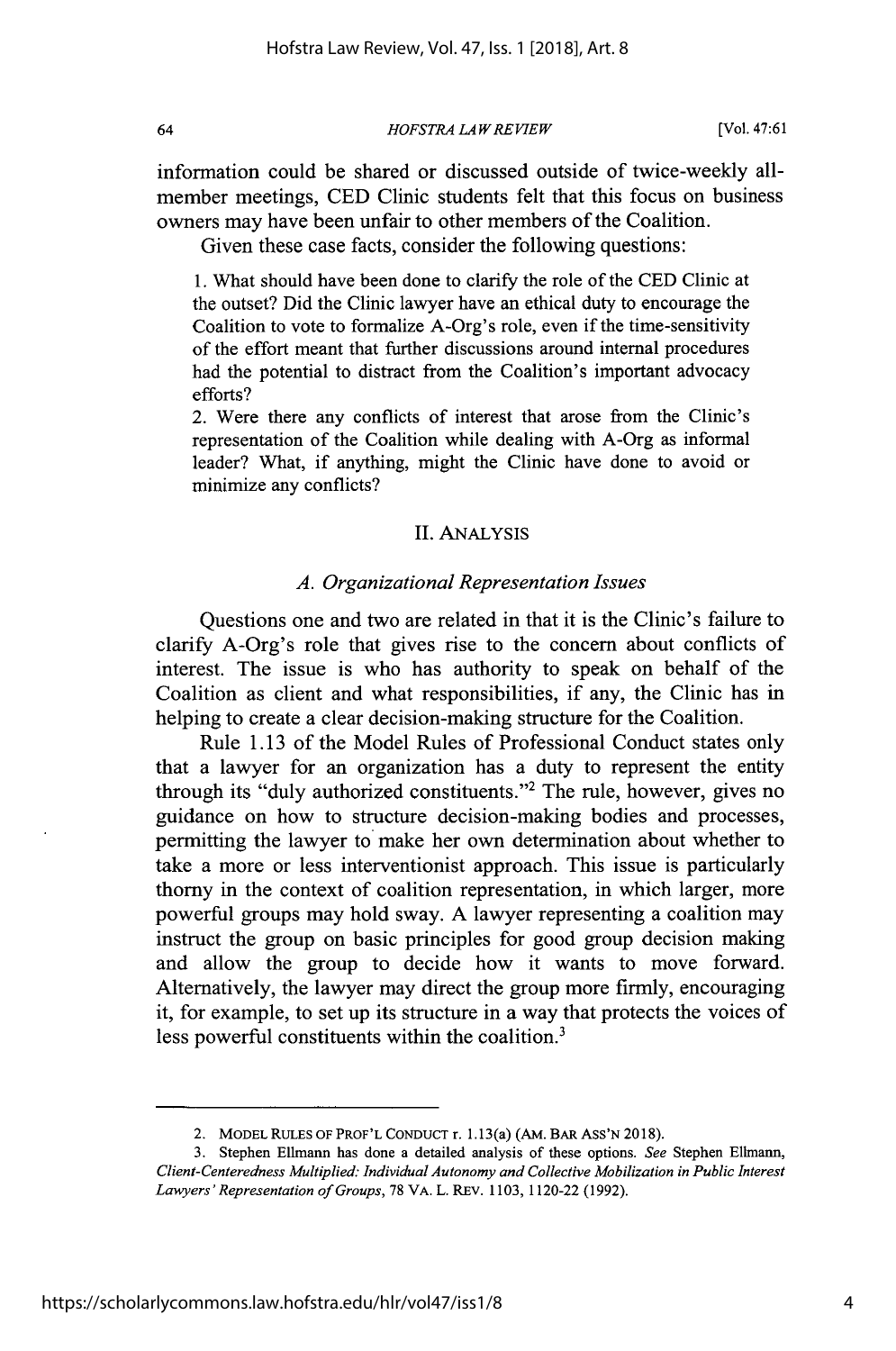#### *CASE STUDY 4: COALITION WITHAN INFORMAL LEADER* **2018]**

65

In the case facts presented above, when the Coalition is formed, the member groups and the Clinic lawyer establish some rules governing how the group will function and make important decisions. To codify those rules, Coalition members sign a brief MOU, which establishes a basic procedure for voting on proposals before the Coalition and limits small businesses' voting rights. While these provisions are crucial, they turn out to be insufficient as a tool for making thoughtful decisions regarding routine matters where important de facto organizational practices emerge over time, without any formal vote.

We see two important ethical issues in this scenario. The first relates to the formal limitation of the small business owner members' voting rights. The second is A-Org's emergent role as the leader of the Coalition's work and the principal point of contact with the Coalition's legal counsel.

With respect to the small business owner members, they are in the minority of the Coalition (fifteen of thirty-five members), and the lawyer therefore might be concerned that their interests are not adequately represented in Coalition decision making. Indeed, precisely because of their minority status, one might be concerned that the limitation on their Coalition voting rights is a product of their structural lack of power. The Clinic could ethically treat this as an internal Coalition decision about a fundamental aspect of group structure and thus defer; or the Clinic lawyer could raise questions about whether this structure adequately served the Coalition's broader goals, what the underlying rationale was, whether everyone agreed with it, and whether the small business owners understood and accepted what it meant. Particularly since A-Org later emphasizes small business interests in its advocacy efforts, after the MOU was created to limit the influence of small business members in the Coalition, it seems that there are different views about the role of small businesses in the CBA campaign that should have been more fully aired and discussed at the outset.

With respect to A-Org's emerging leadership role, the lawyer might be concerned that by permitting A-Org to coordinate the Coalition's work, A-Org could come to exercise a degree of power over the group that would be in tension with the egalitarian principles laid out in the MOU. Although the case facts state that A-Org generally complied with the one-member, one-vote principles of the Coalition, the facts also indicate that A-Org was back channeling with Clinic students to advance the interests of the small business owners. This, as we explore below, is a situation rife with the potential for conflicts of interest.

In terms of designing the Coalition structure, it is always good organizational practice for all members to approve, through their chosen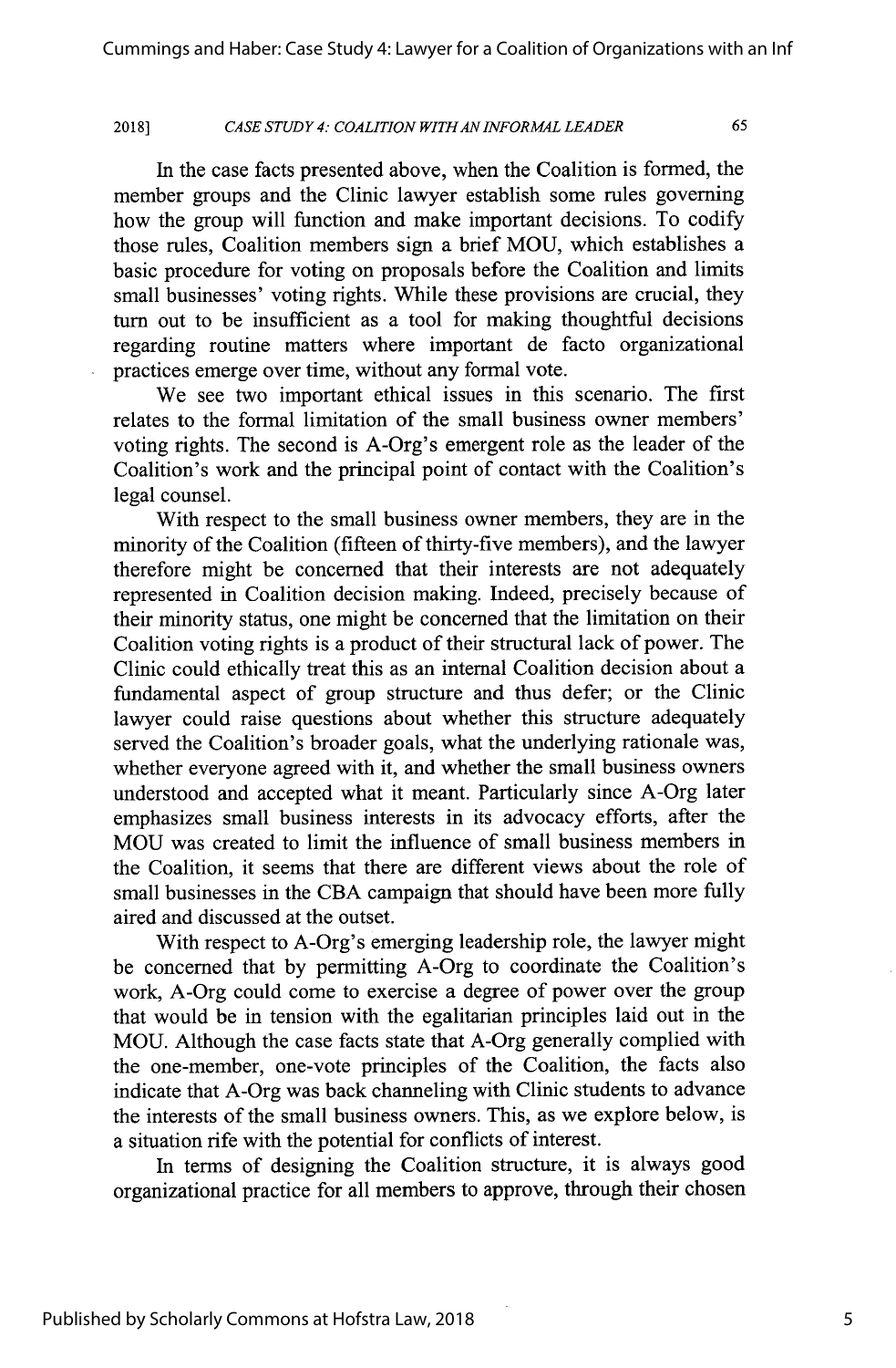*HOFSTRA LA W REVIEW[*

[Vol. 47:61

decision-making process, a single member's leadership role. Our question has to do with legal ethics: To what degree is it an ethical obligation of the lawyer to cause the Coalition client to formally approve A-Org's coordinating role?

A lawyer may be tempted to let leadership roles develop organically among coalition members--either out of a client-centered deference to the internal governance choices of the coalition or out of a desire to see the most sophisticated, competent, or assertive members take the lead in order to maximize effectiveness. This might especially be the case in a context in which groups have committed to some measure of organizational democracy and where external time pressures mean that any delay in undertaking the substantive advocacy work threatens to derail the entire effort.<sup>4</sup>

But there are good reasons for a lawyer to encourage the client to pay attention to how the day-to-day work of a coalition is coordinated and how coalition leaders communicate with counsel. Advocacy coalitions, especially when they are relatively new, small, or informal, can be easily influenced by a de facto coordinator, even one seeking in good faith to advance the goals of the coalition as best as it can-which appears to be true in these case facts.<sup>5</sup> The de facto coordinator, even when well-intentioned, threatens the integrity of the approved governance processes of the coalition and the lawyer has an ethical obligation to raise this with the coalition to avoid problems of authorization and communication. <sup>6</sup>

There are a few potential problems in the case facts. First, is the Clinic lawyer taking direction from someone who is not a "duly authorized" constituent, either because A-Org is not authorized to make decisions at all or because A-Org is not duly authorized to make the specific decisions in question? Absent express approval by the Coalition's members, the lawyer cannot take direction from a de facto leader. Allowing leadership roles to develop organically does not mean that the leaders are "duly authorized" per Rule 1.13(a), which implies some type of formal authorization from the Coalition itself. Even assuming that A-Org is authorized to make decisions, there is the additional problem of whether its decisions are so self-interested as to

<sup>4.</sup> Deference to internal organizational rules is likely commonplace in other forms of group representation, even when it means that one party will dominate the group client. For instance, four co-founders of a business might each own twenty-five percent of a firm, but one founder could still dominate the decision-making process through assertiveness, a willingness to take on additional administrative work, or because of different owners' risk tolerance.

*<sup>5.</sup> See Ellmann, supra* note 3, at 1148-53.

*<sup>6.</sup> See infra* Part H.B; *see also* MODEL RULES OF PROF'L CONDUCT r. 1.3, 1.4.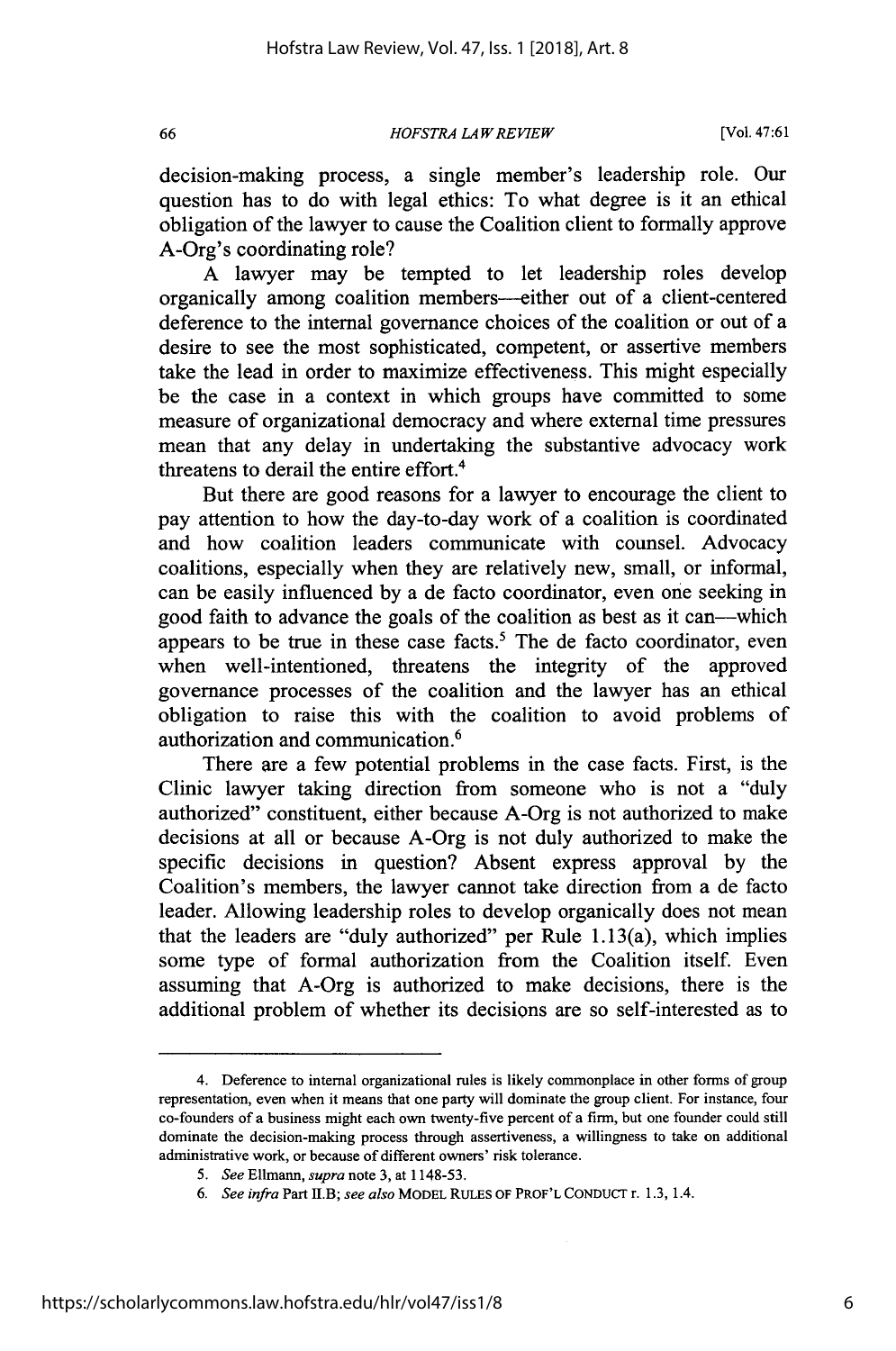#### *CASE STUDY 4: COALITION WITH AN INFORMAL LEADER* **2018]**

amount to a breach of fiduciary duty, which could trigger the lawyer's reporting up obligations under Rule  $1.13(b)$ ,<sup>7</sup> or whether A-Org is making decisions that are simply unwise, triggering the lawyer's duties under Rule 1.1 and Rule 1.4 to make sure A-Org is better informed and to advise against what the lawyer believes to be bad judgments.

In this scenario, the Clinic lawyer encounters the Coalition just as it is forming, but there are significant issues that the lawyer should be careful to explore, including the expectations of the various groups, how they came to join the Coalition, whether any have separate legal counsel, and whether the person claiming to speak on behalf of each group is authorized to do so. It is often the case that individual member groups do not fully understand that the lawyer represents the coalition as a whole and not the individual members, and identifying this clearly in both written and oral communication with members is essential.

Choices regarding how a coalition works with legal counsel may be a quintessential part of client decision making under Rule 1.2. The allocation of decision-making power between client and lawyer depends in part on who is empowered to speak on behalf of a client and on what issues.<sup>8</sup> For a coalition client without a formal hierarchy, clear guidelines should be established early in the attorney-client relationship in order to enable the lawyer to comply with Rule 1.2 without having to rely on assumptions and mere apparent authority. A lawyer, of course, has significant power to shape the priorities and strategy of a coalition client. Therefore, a lawyer working with a coalition should encourage the coalition client to develop a clear, multi-stakeholder process for how to work with legal counsel in order to be certain that the coalition is driving its own agenda-not the lawyer and not the single coalition member tasked with administrative coordination of the legal work.

We conclude that it is a best ethical practice for the lawyer representing a coalition to encourage the coalition to develop clear processes around selecting people or groups responsible for specific dayto-day tasks, including coordination with the coalition's legal counsel. Although there is no need for the specifics of the process to be defined or controlled by the lawyer, the client should be given enough information to appreciate how failing to have a clear policy on

**<sup>7.</sup>** MODEL **RULES** OF PROF'L **CONDUCT** r. 1.13(b) ("If a lawyer for an organization knows that an officer, employee or other person associated with the organization is engaged in action, intends to act or refuses to act in a matter related to the representation that is a violation of a legal obligation to the organization,... and that is likely to result in substantial injury to the organization, then the lawyer shall proceed as is reasonably necessary in the best interest of the organization. Unless the lawyer reasonably believes that it is not necessary in the best interest of the organization to do so, the lawyer shall refer the matter to higher authority in the organization.").

*<sup>8.</sup> See generally id.* r. 1.2.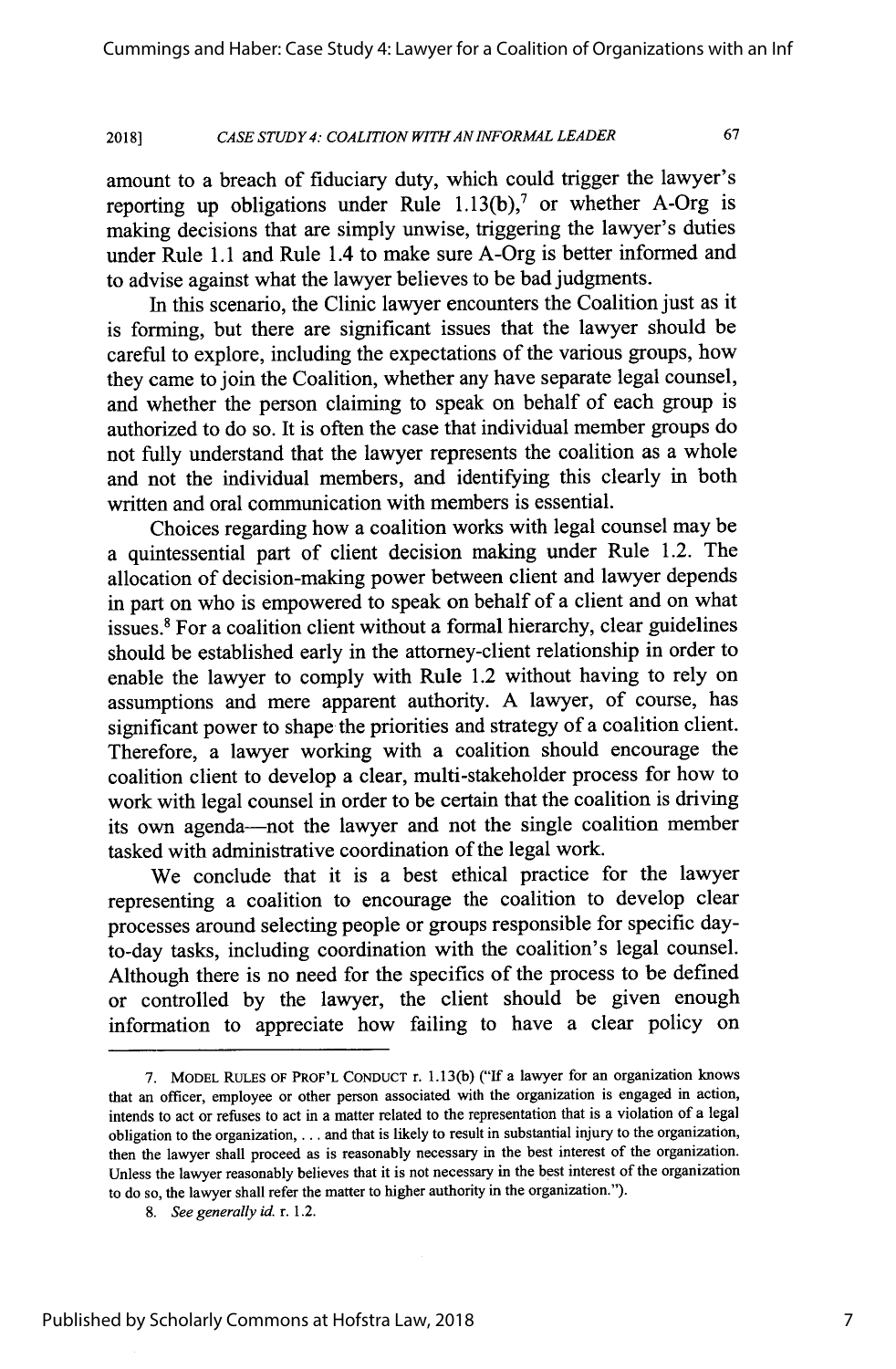*HOFSTRA LAW REVIEW*

[Vol. 47:61

communication can lead the lawyer to improperly understand the priorities and perspectives of the full coalition, which has the potential to impact the coalition's overall efforts. In short, a lawyer must have a clear understanding of who the "duly authorized constituents" of the client group are; identifying those representatives clearly at the outset is critical to avoid ambiguity and potential conflicts later on.<sup>9</sup>

### *B. Conflict of Interest Issues*

As discussed above, in representing a coalition of groups, where each group member has its own governance structure and decisionmaking policies, a lawyer has an ethical duty to ensure: (1) that the representatives of each group member participating in the coalition have the authority to speak or act on behalf of that group, and (2) that the coalition's leadership is duly authorized to act on behalf of the coalition generally. In turn, each coalition member must be clear about whom, exactly, the lawyer represents. We stress that the lawyer has to represent the coalition as an entity and not each member individually. The lawyer should make this clear at the outset, preferably in writing.

This clarity is essential to avoid conflicts of interest and to avoid the risk that a member will misunderstand the lawyer's role representing the entity. As we will discuss, avoiding conflicts in this scenario is important because, should a conflict arise between the Coalition and any one of its members, the Clinic could be required to withdraw from representing the Coalition if it is unable to obtain consent from all affected parties. Under Rule  $1.16(a)(1)$ , a lawyer must withdraw from representing a client if such representation "will result in violation of the rules of professional conduct," which of course includes representation in the face of a prohibited conflict of interest.<sup>10</sup>

In the case facts presented, we see two potential conflict issues, each implicating the question of whether the Clinic has followed its duty to represent the Coalition as an entity, rather than the interests of its individual members.

The first conflict issue arises from how the Clinic came to represent the Coalition in the first instance. A-Org spearheaded the initial campaign against the developer and came to the Clinic after already having engaged in preliminary organizing to lay the groundwork for a CBA. A-Org's original request was for the Clinic to help it

<sup>9.</sup> Id. r. 1.13(a).

<sup>10.</sup> *Id.* r. 1.16(a)(1).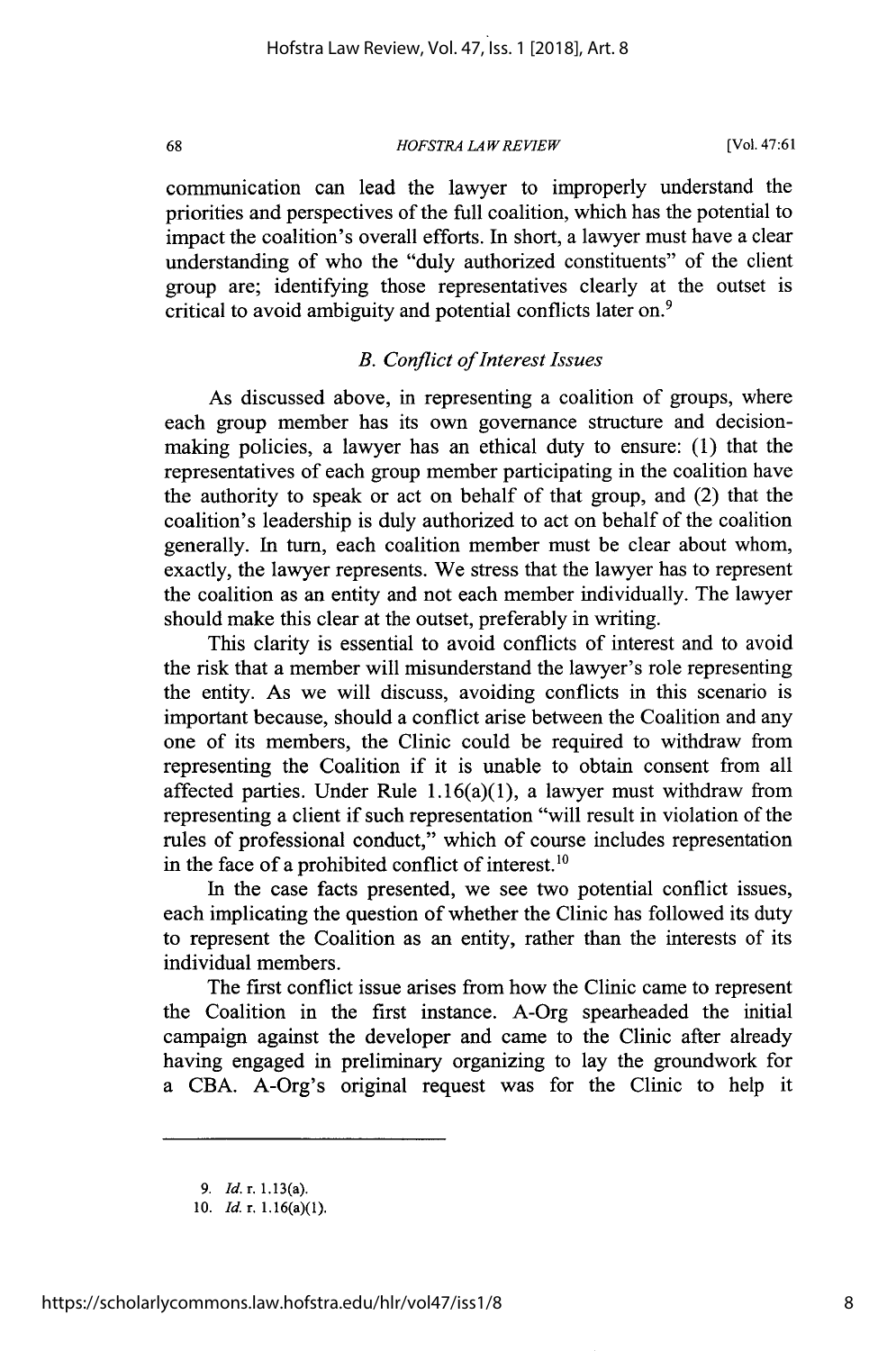*CASE STUDY 4: COALITION WITH AN INFORMAL LEADER* **2018]**

69

conduct a survey of potential members as a foundation for pulling the Coalition together.

There are a couple of potential problems here. One is that, by undertaking the survey project, the Clinic could be understood to have represented A-Org in a prior matter before the Coalition representation in the CBA campaign. In this situation, A-Org would be considered a past client. Whether this were true would depend on the extent to which the survey project involved the Clinic in providing legal representation to A-Org-as opposed to simply providing non-legal strategic or capacity-building support.<sup>11</sup> It is not clear from the case facts whether the survey support was provided in the context of what A-Org reasonably understood to be the Clinic's broader commitment to help A-Org legally structure the Coalition to mount a CBA campaign.<sup>12</sup>

Assuming the Clinic did represent A-Org in the survey matter, it would be important for A-Org to understand that specific representation had terminated, and the Clinic's full loyalty ran to the Coalition once the Coalition was accepted as a client. The facts state this was the case. Yet it must be stressed that the Clinic would want to avoid any ambiguity that might arise from A-Org's belief that it still had a direct channel to the Clinic stemming from its original engagement with regard to the survey.

To be cautious, the Clinic might evaluate the situation under the former client conflict rules set forth in Rule 1.9. Under this approach, the Clinic would start by treating A-Org as a past client due to its representation of A-Org in drafting the survey. Rule 1.9(a) prohibits lawyers who have previously represented a client in a matter from representing another "person" in the same or a substantially related matter if that person's interests are materially adverse to those of the former client, unless the former client gives informed, written consent.<sup>13</sup> At the outset of the Coalition representation, although the matters are

<sup>11.</sup> Our position is that a lawyer may provide non-legal and non-law related services to clients that do not implicate the rules of professional conduct. Although there are some things non-lawyers can do (like lobbying) that become legal or law-related when done by a lawyer, there are other actions, perhaps like survey preparation, that do not become law-related just by virtue of being done by a lawyer. Rule 5.7 presumes that the Model Rules of Professional Conduct apply to all lawrelated services provided "in circumstance that are not distinct from the lawyer's provision of legal services." *Id.* r. 5.7(a)(1). However, there is still a question of whether services like survey support qualify as "law-related"-i.e., those that "might reasonably be performed in conjunction with and in substance are related to the provision of legal services"-in the first instance. *Id.* r. 5.7(b). To clarify that services are not contemplated as legal or law-related, it is advisable to clearly state that at the outset of the work.

<sup>12.</sup> One way that the Clinic might have addressed this problem would have been to make clear at the beginning that it was representing the Coalition to-be-formed.

*<sup>13.</sup> See* MODEL **RULES** OF PROF'L **CONDUCT** r. 1.9(a).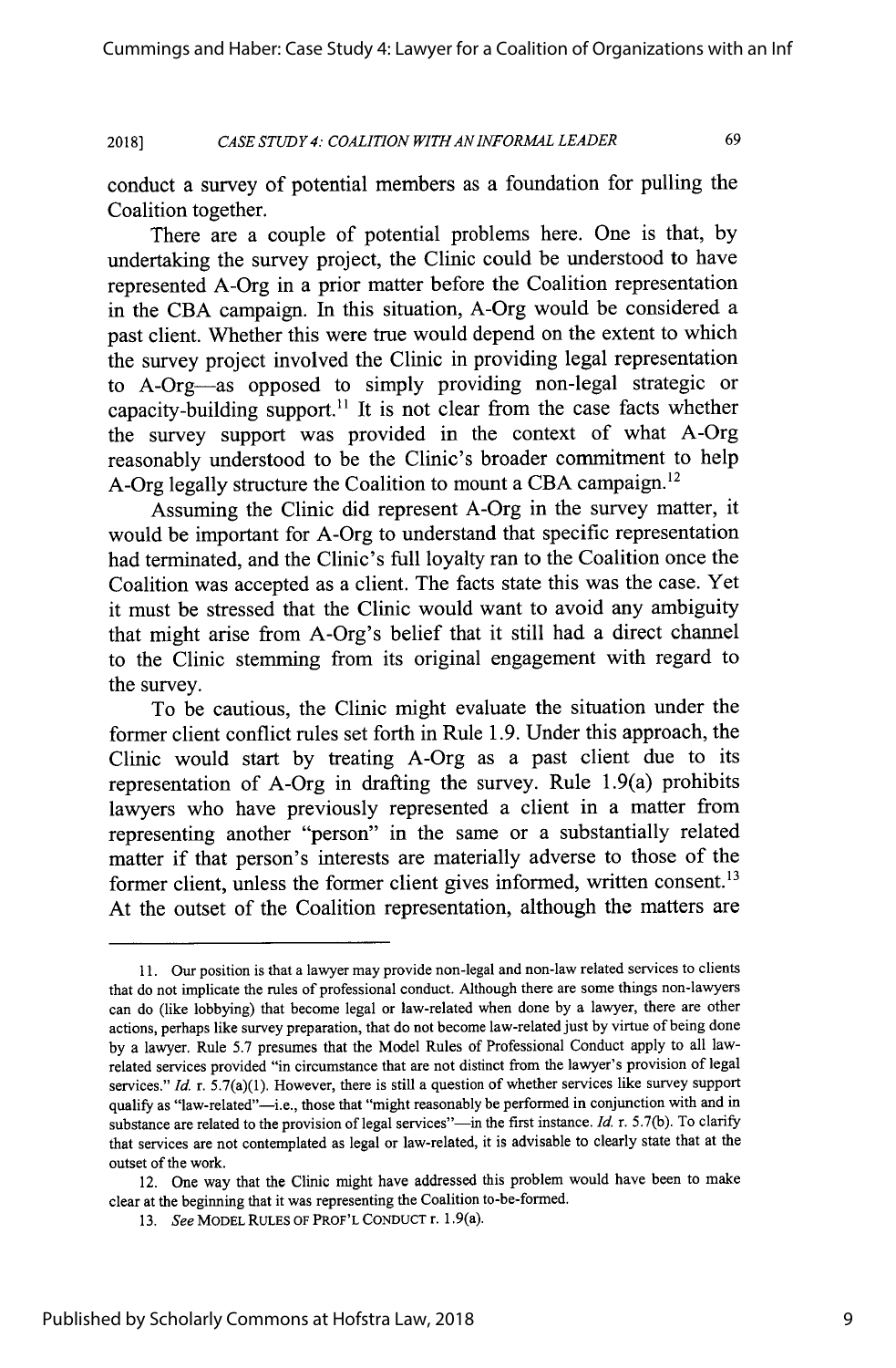### *HOFSTRA LAW REVIEW*

[Vol. 47:61

substantially related, there is nothing to suggest that there is any material adversity since the Coalition's and A-Org's interests are aligned. One could imagine divergence. For instance, the Coalition's other members could vote to support a CBA deal that A-Org opposes. In that event, a conflict could arise between the Coalition (of which A-Org is a part) and A-Org itself. Although it might be preferable to consider such a disagreement as simply one member getting outvoted pursuant to Coalition rules, in the Rule 1.9 framework, this could be considered a past client conflict that would require the informed written consent of A-Org to proceed.

The problem with this past client logic is that it would give A-Org power to block the Clinic's representation of the Coalition if a conflict occurred. To avoid this risk, the Clinic might consider drafting a conflicts waiver at the outset, under which A-Org agreed to waive any conflicts that might arise between it and the Coalition in the CBA negotiation. The *Restatement of the Law Governing Lawyers* takes a cautious view of such waivers, disapproving of open-ended, general agreements to consent to all future conflicts, though acknowledging that clients with "sophistication in the matter" may be able to consent to future conflicts, particularly those "that are familiar to the client."<sup>14</sup> However, as discussed below, this standard generally applies to waivers of conflicts in concurrent representation. Waivers by past clients (as we are treating A-Org here) of future conflicts in the same or substantially related cases are disfavored. As the Seventh Circuit stated in the successive conflict case of *Westinghouse Electric Corp. v. Gulf Oil Corp.,15* "it is impossible to conclude that a client could ever have any reasons to desire that information disclosed in confidence should be utilized against him."<sup>16</sup>

Nonetheless, there are reasons to believe that a conflict waiver here could be legitimate. The potential future conflict—that A-Org and the Coalition disagree about the terms of a CBA--does not clearly place the Clinic lawyer in the position of using A-Org's confidential information against it. And it is important to stress that A-Org is the entity motivating the creation of the Coalition in the first instance precisely to give broader voice to other groups in shaping the terms of the CBA. In this context, it seems like A-Org as a sophisticated actor should be able to shift full decision making to the Coalition and full representational power to the Clinic lawyer without the specter of a conflict undercutting

70

<sup>14.</sup> RESTATEMENT (THIRD) OF LAW GOVERNING LAWYERS § 122 cmt. d (AM. LAW **INST.** 2000).

<sup>15. 588</sup> F.2d 221 (7th Cir. 1978).

<sup>16.</sup> *Id.* at 229.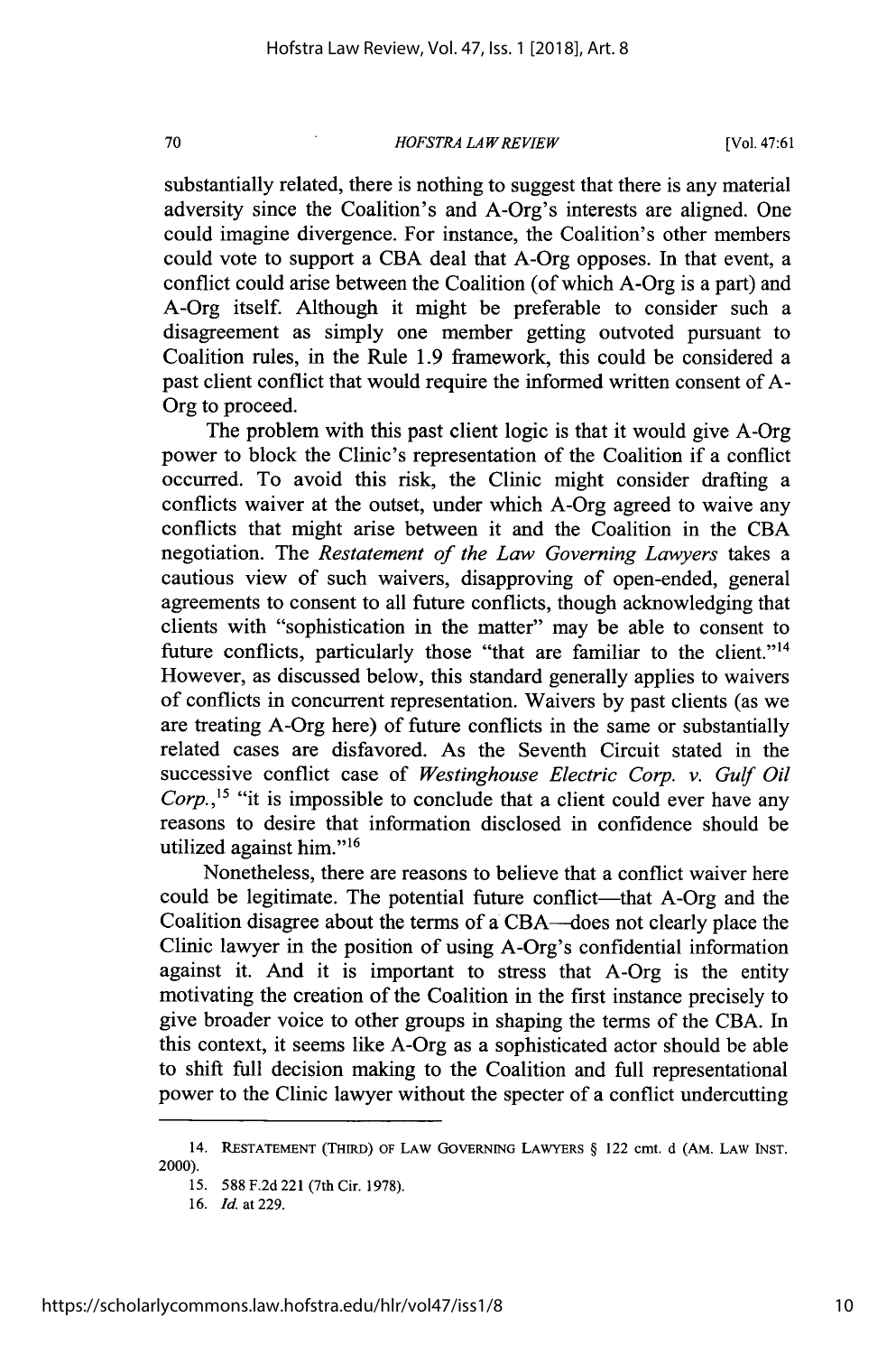#### *CASE STUDY 4: COALITION WITHAN INFORMAL LEADER* **2018]**

71

the Clinic's work. Under this logic, it would be prudent for the Clinic to obtain a waiver of future conflicts from A-Org, taking care to be specific about the nature of the potential conflicts that could arise and inviting A-Org to seek advice from outside counsel to ensure it understood the waiver. Such a waiver from A-Org would be a good, if imperfect, measure of protection for the Clinic's work for the Coalition in the event that a material divergence in views between the Coalition and A-Org were to arise.

Thus far, we have focused on whether the survey project created a lawyer-client relationship between the Clinic and A-Org. But there is another layer to consider. Specifically, the Clinic would also want to be certain that, in conducting the survey, it did not take on the individual representation of *any other Coalition member groups* by gaining access to their confidential information and taking other actions that might give rise to a reasonable inference of individual member representation. In *Westinghouse Electric Corp. v. Kerr-McGee Corp.*,<sup>17</sup> a law firm purporting to represent a trade group was held to have also represented its members under a quasi-lawyer-client relationship theory when the law firm conducted surveys of member group activities under conditions in which the members reasonably believed they were being represented and conveyed confidential information to the law firm.'<sup>8</sup>

During the survey, the Clinic could avoid this problem by: (1) making clear, in writing, that it represented the Coalition-to-be-formed (not A-Org); (2) making clear, in writing, that it did not represent any of the individual member groups being surveyed; and (3) taking care not to convey the impression of member representation in any communications. This would require the Clinic to have a mechanism for ensuring that any identifiable confidential information acquired from the members in the course of the survey would not be handled in such a way as to give rise to an inference of individual member representation. If any member reasonably believed that it was an individual client of the Clinic as a result of the survey project (as was the case in *Kerr-McGee),* then once again the Clinic could confront a conflict situation if the individual member's interests ended up diverging from the Coalition's interests during the course of CBA negotiation. If that occurred, and the individual member refused to consent, the Clinic might have to withdraw from representing the Coalition in the CBA matter. The Clinic could avoid this outcome by making it clear in the retainer that member

<sup>17. 580</sup> F.2d 1311 (7th Cir. 1978). This case came out of the same set of facts as the *GulfOil Corp.* case discussed *supra.*

<sup>18.</sup> *Id.* at 1318-21.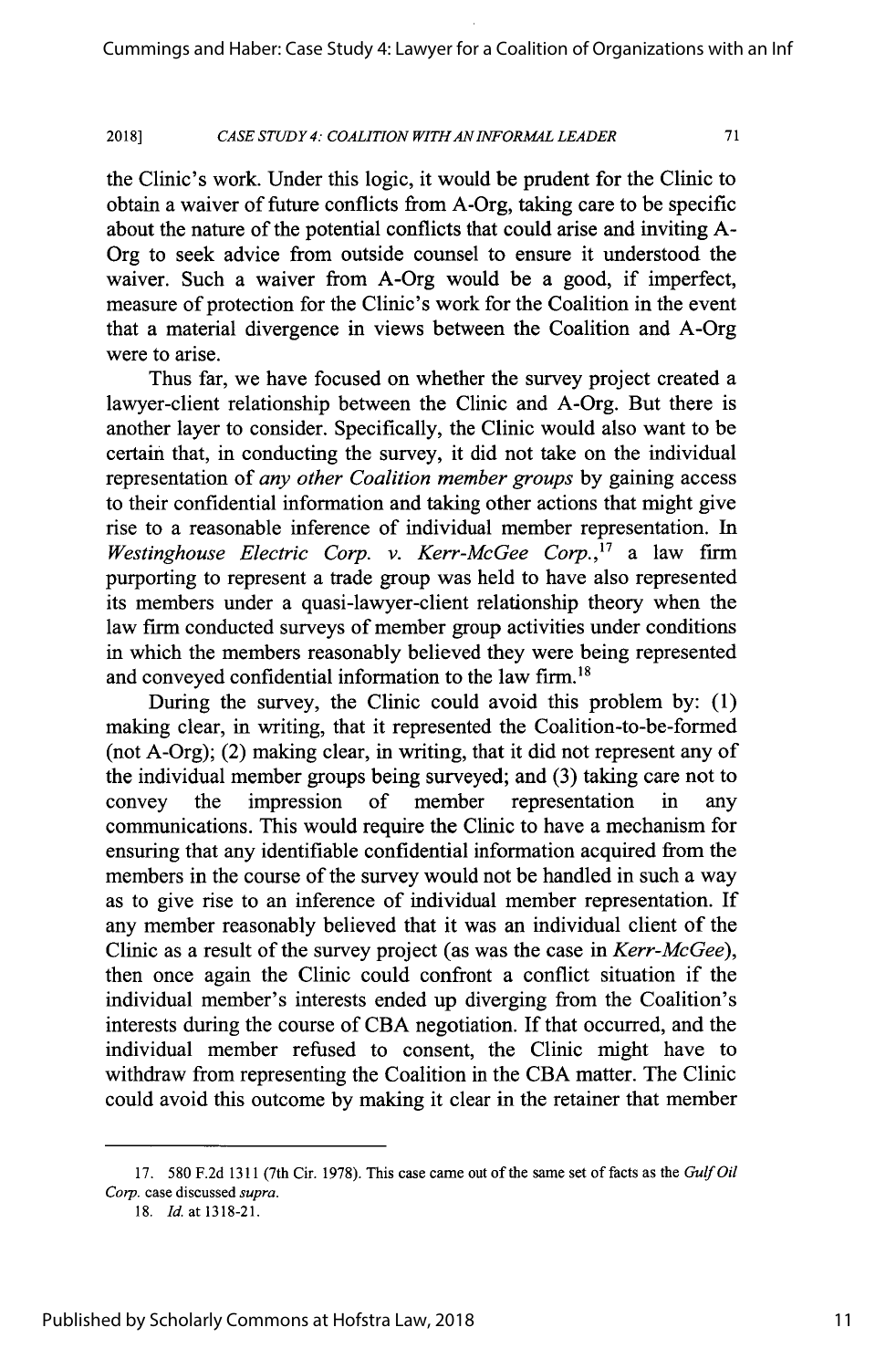*HOFSTRA LA W REVIEW*

information collected in the survey would be for the use of the Coalition, as the Clinic's client; that the Clinic would keep the information confidential because of its duty to the Coalition; and that the Clinic did not represent any of the Coalition members individually despite collecting the information. $19$ 

Building on this analysis, the second conflicts issue relates directly to the Clinic's relationship with A-Org in the CBA matter. The Clinic's retainer agreement should clearly state that it represents the Coalition and not the individual Coalition members. However, the pre-existing and ongoing relationship with A-Org raises ethical concerns. Earlier, we discussed the consequences of treating A-Org as a *past* client. Here, we want to focus on what would happen if A-Org was considered to be a *current* client. Because of its prior relationship with the CED Clinic, A-Org may reasonably believe that the Clinic continues to represent its individual interests. If the Clinic is representing the Coalition and A-Org reasonably believes, based on its ongoing direct access to the Clinic, that the Clinic also represents A-Org, a current conflict of interest could arise-and maybe already has arisen. Again, while the fact pattern does not seem to show any direct adversity at this stage, as suggested earlier, one could imagine conflicts arising over the final terms of the CBA, with A-Org wanting features that other members reject. Even absent such a direct conflict, Rule  $1.7(a)(2)$  prohibits a lawyer from concurrently representing multiple parties if "there is a significant risk that the representation of one or more clients will be *materially limited* by the lawyer's responsibilities to another client, a former client or a third person or by a personal interest of the lawyer."<sup>20</sup> In this case, there could be a conflict if the Clinic's advice to the Coalition were materially limited by its strong relationship with A-Org, through which A-Org was able to unduly influence what the Clinic lawyer understood the Coalition's interests in the matter to be (for example, by pushing the focus on small business concerns).

Although it may be possible for a lawyer to represent both the Coalition and A-Org as joint clients, the lawyer should be careful to strictly follow the requirements of Rule  $1.7(b)$  to do so.<sup>21</sup> Rule  $1.7(b)$ states that a lawyer facing a conflict of interest can nonetheless represent

72

<sup>19.</sup> If the Clinic does this and a member of the Coalition later withdraws over a disagreement, the Clinic does not have a conflict under Rule 1.9 and can use the withdrawing member's information for the Coalition's benefit. Ideally, the retainer would provide that the lawyer does not represent members and that if a member withdraws the lawyer will continue to represent the Coalition.

<sup>20.</sup> MODEL RULES OF PROF'L CONDuCT r. 1.7(a)(2) (emphasis added).

<sup>21.</sup> *See* id. r. 1.7(b).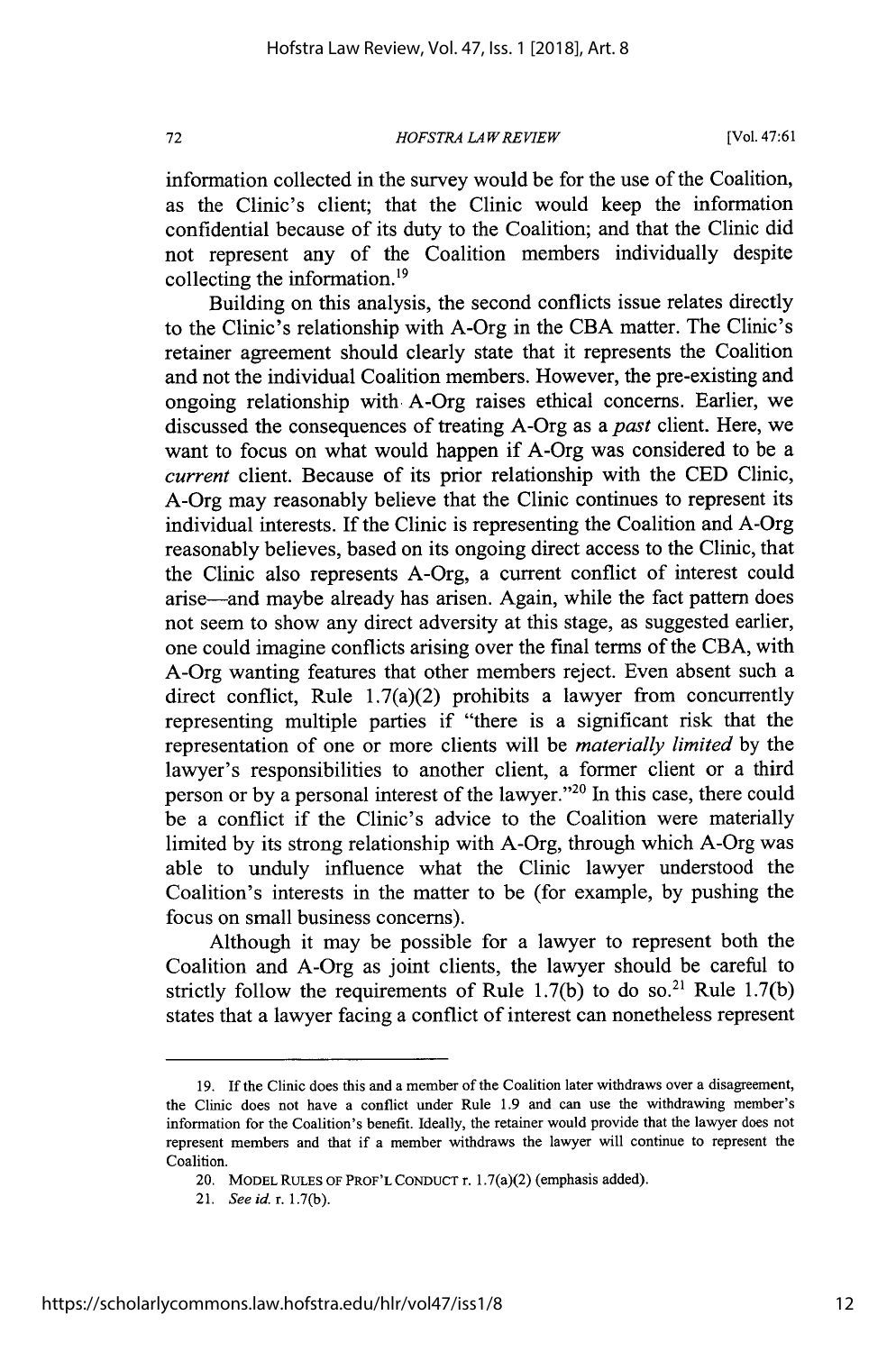#### *CASE STUDY 4: COALITION WITH AN INFORMAL LEADER* **2018]**

73

multiple clients if each client gives informed, written consent and if the lawyer reasonably believes that he or she "will be able to provide competent and diligent representation to each affected client."<sup>22</sup> In this context, even if the Clinic were able to obtain informed, written consent from the other members of the Coalition, the Clinic lawyer would still have to determine if she could reasonably provide competent and diligent representation to both A-Org and the Coalition. The possibility for differences of opinion might be too substantial, although we do not have sufficient information to draw firm conclusions. Based on what we do know, because the Coalition and A-Org are working toward the same goal, it is likely that joint representation would be consentable.

In the joint client scenario, it would be legitimate at the outset of the representation for the Clinic to obtain a waiver from A-Org under which A-Org agreed to waive future conflicts between it and the Coalition with respect to the **CBA.23** Such a waiver would state that, in the event of an irresolvable conflict, the Clinic would withdraw from representing A-Org but continue to represent the Coalition. Courts upholding such waivers stress the importance of fairness to the waiving party, paying particular attention to the sophistication of that party to understand the material risk of consenting to the waiver, consistent with Comment 22 to Rule **1.7.24**

24. MODEL RULES OF PROF'L CONDUCT r. 1.7 cmt. 22 (stating that a waiver's effectiveness "is generally determined by the extent to which the client reasonably understands the material risks that the waiver entails"). For an analysis of the effectiveness of waivers, see ABA Formal Opinion 05-436, *Informed Consent to Future Conflicts of Interest* (May 11, 2005). For more on this subject, see Galderma Labs., L.P. v. Actavis Mid Atlantic LLC, 927 F. Supp. 2d 390, 405 (N.D. Tex. Feb. 21, 2013) (stating that, following the update to Comment 22 to Rule 1.7, "the test for informed consent is whether the client understands the material risks involved in waiving the future conflict"

<sup>22.</sup> *Id.* r. 1.7(b)(1).

<sup>23.</sup> These types of waivers are typical in law firm practice, although their enforcement has been uneven. *See* Elena Postnikova, *Conflict Waivers that Do Not Cure Conflicts: Apparent Inconsistency in the Jurisprudence Governing Advance Waivers and How These Waivers Can Become More Effective,* 28 GEO. J. LEGAL ETHICs 839, 840 (2015) (noting that in recent decades, firms' "ability to rely on advance waivers of conflict **..** became essential for supporting continuous growth of legal business across jurisdictions;"); Mary Strother & Dyane O'Leary, *Advance Conflict Waivers: Will They Work for You?,* 54-SuM. B. B.J. 12, 13 (2010) (arguing that in large law firms, advance waivers "will become an even more essential and standard practice"). For cases invalidating waivers because of overbreadth or lack of consent, see generally, *In re* Congoleum Corp., 426 F.3d 675 (3d Cir. 2005) (finding that New Jersey ethics rules require "truly informed consent," which individual clients had not given in the context of complicated bankruptcy proceedings); Western Sugar Coop. v. Archer-Daniels-Midland Co., 98 F. Supp. 3d 1074 (C.D. Cal. 2015) (declining to enforce waiver because it was overly broad, lacking specificity as to who the potentially adverse client might be and the type of potential conflict being waived); Celgene Corp. v. KV Pharm. Co., 2008 WL 2937415 (D.N.J. 2008) (invalidating waiver because it was openended, vague, and there was inadequate disclosure of the lawyer's plans and client's options); and Concat LP v. Unilever PLC, 350 F. Supp. 2d 796 (N.D. Cal. 2004) (declining to enforce waiver because it was overly general and unlimited in temporal scope).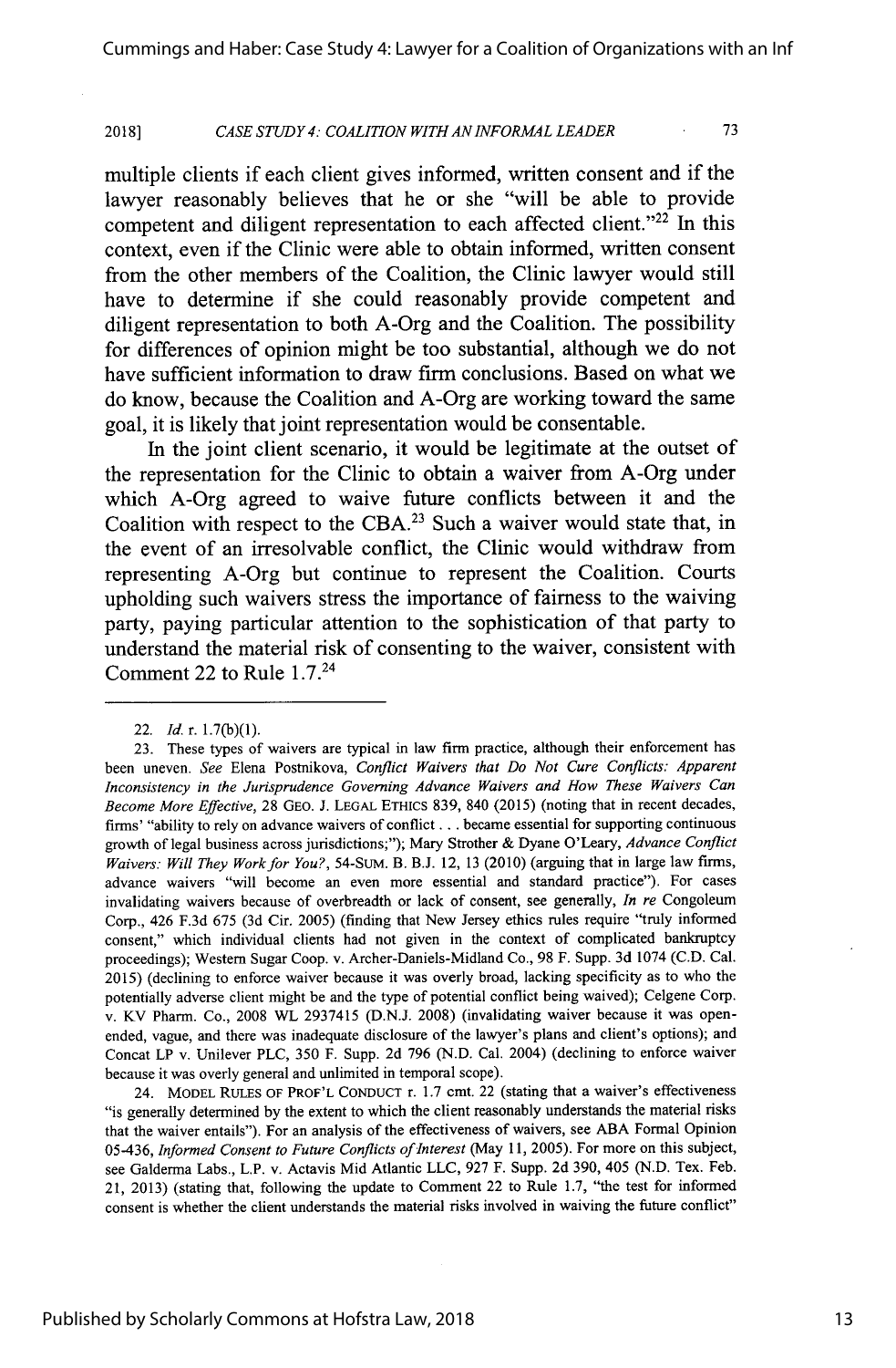*HOFSTRA LA W REVIEW*

[Vol. 47:61

The complications of joint representation argue in favor of avoiding it altogether. As we have suggested, there were two routes for the Clinic to do that here. One was to make clear during the survey project that the Clinic represented the Coalition-to-be-formed, not A-Org. Once the Coalition was in fact formed, the Clinic's duties would have continued to flow to that entity. Absent that (i.e., if the Clinic represented A-Org in the initial survey matter), the best practice would be for the Clinic to draft a clear termination letter after completion of the survey and before undertaking representation of the Coalition in the CBA matter.

As a final point, we believe that it was essential for the Clinic to have communicated with the *entire Coalition* in advance about its planned presentation for small business owners (requested by A-Org) and discussed the implications of the presentation for the CBA process. This was required by Rule 1.4 (on communications with clients) and 1.3 (on diligent representation).<sup>25</sup> If the Coalition supported the presentation as part of the overall campaign, it could have proceeded with client authorization. If the Coalition opposed the presentation, then it should not have occurred irrespective of A-Org's belief that it was important. In the case facts, the Clinic did not receive prior Coalition consent for the presentation, but it appears no member ultimately objected to it. However, it would be wise for the Clinic to avoid the possibility of having to defend the presentation to objecting Coalition members after the fact, which would raise conflict concerns with A-Org and damage overall trust.

In general, when a lawyer finds herself dealing with the unofficial leader of a coalition client, it is best to formalize the leader's position as soon as possible and avoid back-channel communications in the meantime. If the unofficial leader wants to become the coalition's duly appointed representative or legal contact, that role needs to be approved through the coalition's formal decision-making process.

At the outset of the representation, it would be even better for a coalition to establish a committee composed of a diverse range of representatives from the member groups charged with communicating with the lawyer. This would not only facilitate good internal governance

and that a lawyer "need not inform the client through additional consultation of facts or implications already known to the client"); and Visa U.S.A., Inc. v. First Data Corp., 241 F. Supp. 2d 1100, 1106 (N.D. Cal. 2003) (finding that a firm could simultaneously represent adverse parties when an advance waiver had been executed based on an analysis of the breadth of the waiver, whether the waiver attempted to waive a current conflict or all future conflicts, whether the conflicts were fully discussed between lawyer and client, the specificity of the waiver, the nature of the actual conflict and whether it arose in the same or unrelated disputes, the client's sophistication, and the interests of justice).

<sup>25.</sup> MODEL **RULES** OF PROF'L CONDUCT r. **1.3** cmt. 4, r. 1.4 cmt. 2.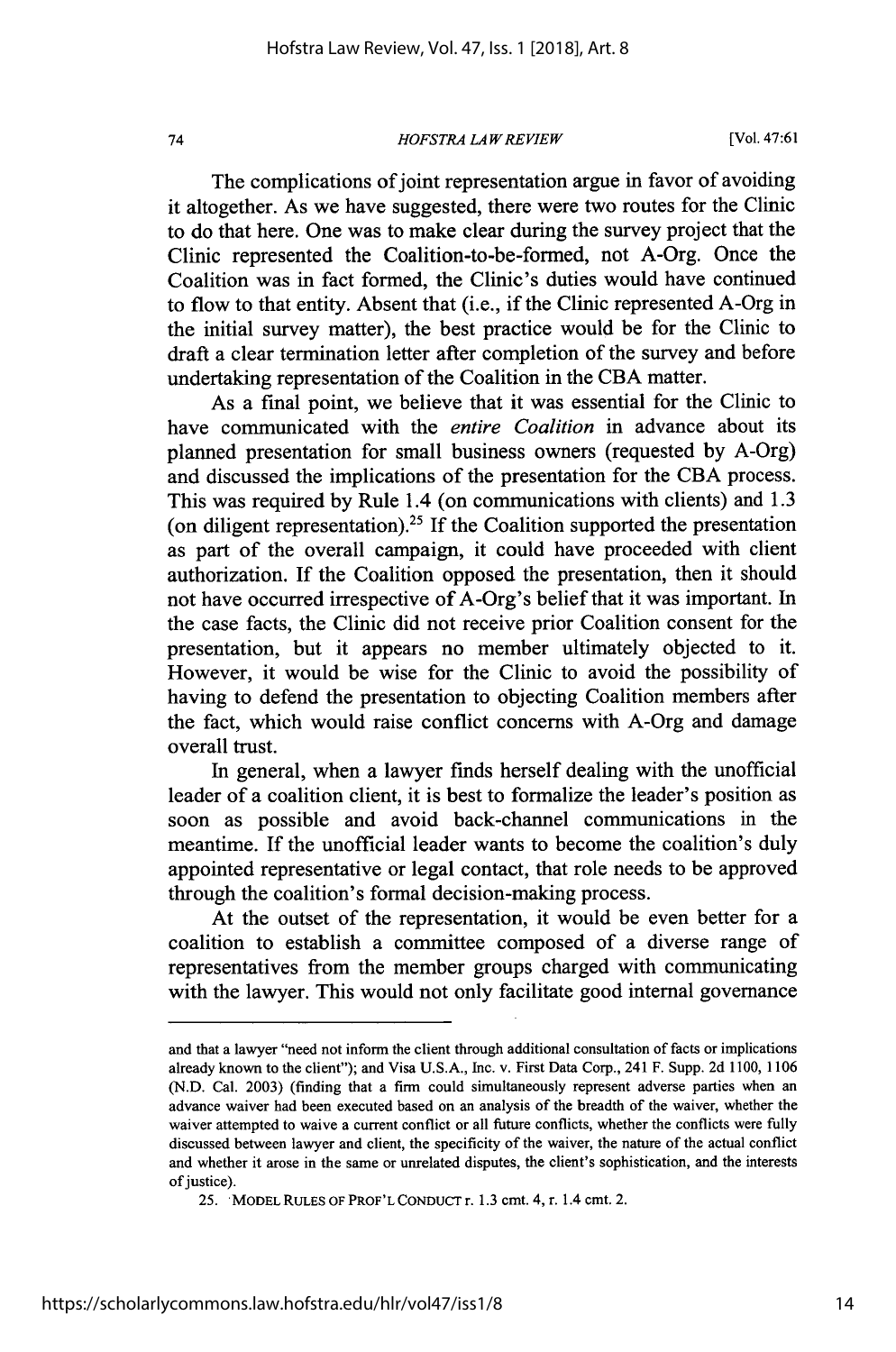#### *CASE STUDY 4: COALITION WITH AN 1NFORMAL LEADER* **2018]**

75

on the part of the coalition, it would help avoid any potential claims by other coalition members against the lawyer based on the ethical obligations in Rule 1.13 (the lawyer represents the organization through its duly authorized constituents), $26$  or based on the ethical duties of competence (Rule 1.1),<sup>27</sup> diligence (Rule 1.3),<sup>28</sup> and communication (Rule 1.4).29 Overall, to avoid the complications outlined in this analysis, it is crucial for the lawyer to clearly articulate: (1) the nature of the organizational client, (2) the authorized leadership group, and (3) the appropriate means for communication and decision making.

### III. KEY TAKEAWAYS

In conclusion, from a best practice standpoint, we underline the following takeaways from the analysis above:

1. In order to avoid future conflicts of interest between the Coalition and the group that spearheads its formation (A-Org), it is advisable to either: (a) not represent A-Org in the initial survey matter (if it is clear that the Clinic will subsequently represent the Coalition); (b) make clear that the Clinic is representing the Coalition to-be-formed, and not A-Org, preferably in writing; or (c) explicitly terminate the A-Org representation after the survey project is completed and have A-Org waive future conflicts with the Coalition.

2. In forming the Coalition, it is advisable to make the terms of the representation explicit in writing. For example, the Clinic should have advised Coalition members that: (a) the Clinic represents the Coalition as an entity and not its members individually; (b) the Clinic may use the members' information for the Coalition's benefit; and (c) if any member withdraws from the Coalition over a disagreement, the Clinic will continue to represent the Coalition.

3. It is advisable for the Clinic to ascertain precisely how different kinds of decisions relating to the representation will be made by the Coalition, including the extent to which one or more members are authorized to make certain decisions on behalf of the Coalition and which decisions they are authorized to make. In every group representation context, the group needs a contact point with authority to make time-sensitive decisions and to consult with the lawyer. In this scenario, the problem was not that A-Org was a poor choice as an

<sup>26.</sup> *Id* **r.** 1.13.

<sup>27.</sup> *Id.* r. 1.1.

<sup>28.</sup> *Id. r.* 1.3.

<sup>29.</sup> *Id* r. 1.4.